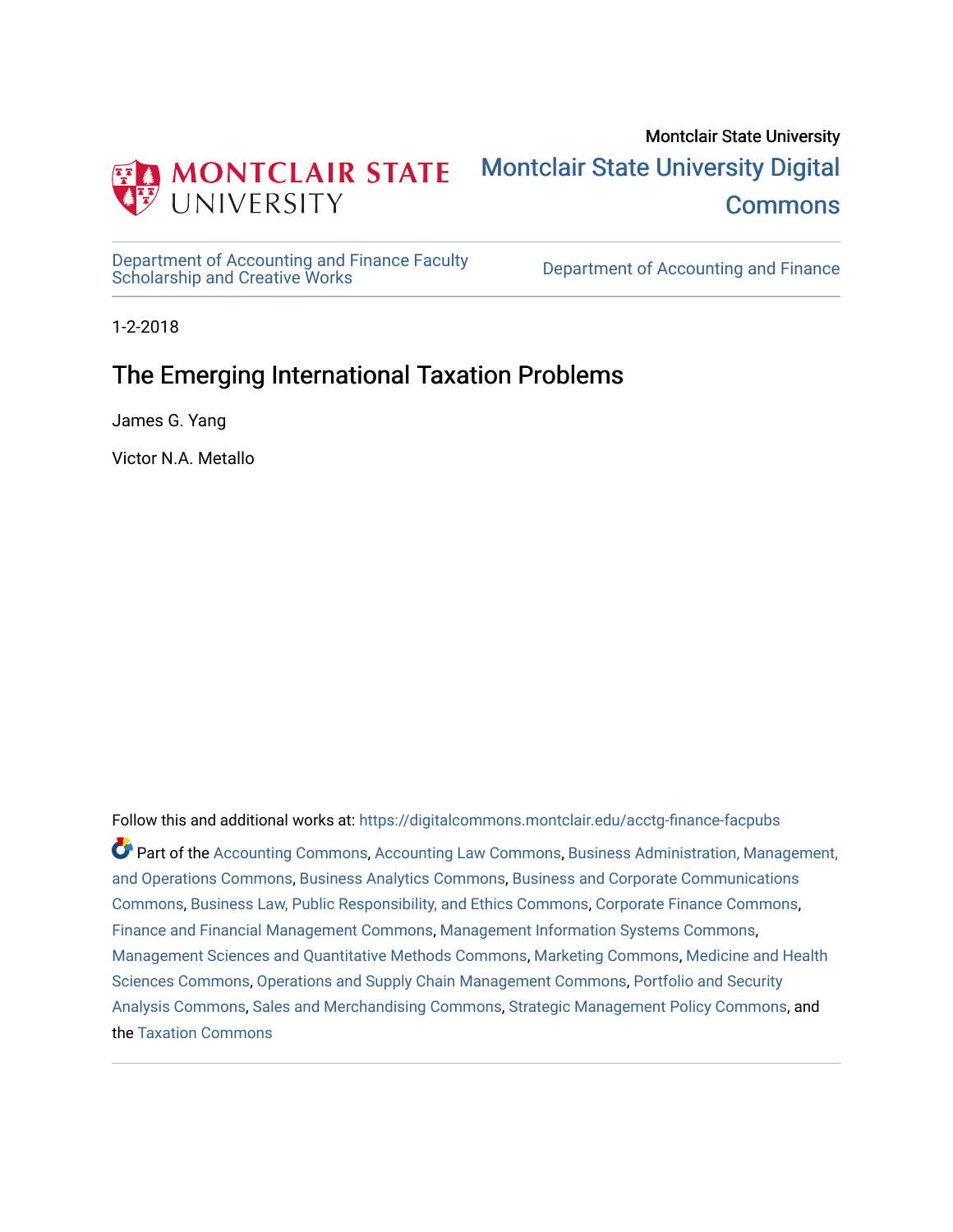



## *Article* **The Emerging International Taxation Problems**

## **James G. S. Yang 1,\* and Victor N. A. Metallo 1,2**

- <sup>1</sup> Department of Accounting & Finance Montclair, Montclair State University, Montclair, NJ 07043, USA; metallov@montclair.edu
- <sup>2</sup> Stillman School of Business, Seton Hall University, South Orange, NJ 07079, USA
- **\*** Correspondence: yangg@montclair.edu, Tel.: +1-973-783-4713

Received: 27 October 2017; Accepted: 19 December 2017; Published: 2 January 2018

**Abstract:** The problems of tax evasion and tax avoidance are as old as taxes themselves. Between 2015 and 2016 alone, many U.S. multinational corporations were involved in tax disputes with the European Commission. From a historical perspective, these disputes are unprecedented as they have resulted in tremendous amount of tax penalties. The most notable case was Apple for €13 billion of unpaid tax. This article discusses what tax strategies these corporations used that caused such disputes. It specifically investigates seven corporations: Apple Inc., McDonald's, Starbucks, Fiat, Amazon, Google, and Ikea, and elaborates on the following tax strategies: high royalties, intercompany transfer pricing, intercompany loans, and source of income in a high-tech industry. This article also discusses the European Commission's charges of tax evasion and how these corporations defend against them. When multinational corporations are operating abroad, they must observe not only domestic tax law but also international law.

**Keywords:** international taxation; the European Commission; worldwide tax system; territorial tax system; domestic-sourced income; foreign-sourced income

## **JEL Classification:** M48

## **1. Introduction**

In the past 10 years, many U.S. multinational corporations moved their tax domiciles to Europe. The purpose was to take advantage of the differences in tax laws between the United States (U.S.) and European countries. Many of these corporations found themselves in conflict with the European Commission (the Commission), which imposed hefty penalties on them. Who are involved? How much were the penalties? What are the disputes? How did these corporations defend themselves? The answers to these questions are discussed below. They include a discussions of various corporations' tax strategies and what led to the conflict.

This paper specifically investigates seven corporations. They are Apple, Inc. concerning income shifting from the U.S. to Ireland; McDonald's involving the use of controlled foreign corporations; Starbucks using intercompany transfer pricing; Fiat extending intercompany loan to its subsidiaries; Amazon transferring profits among subsidiaries; Google claiming U.S. income source of high-tech product; and Ikea charging high royalties to its subsidiaries. From these actual cases, this paper points out that the multinational corporations' tax strategies are actually designed for tax avoidance or evasion.

#### **2. Literature Review**

It is well known that international tax law has many loopholes, and in the past three decades, multinational corporations (MNC) have exploited them. On 30 August 2016 the European Commission sent shockwaves throughout the entire investment community when it imposed a massive \$14.5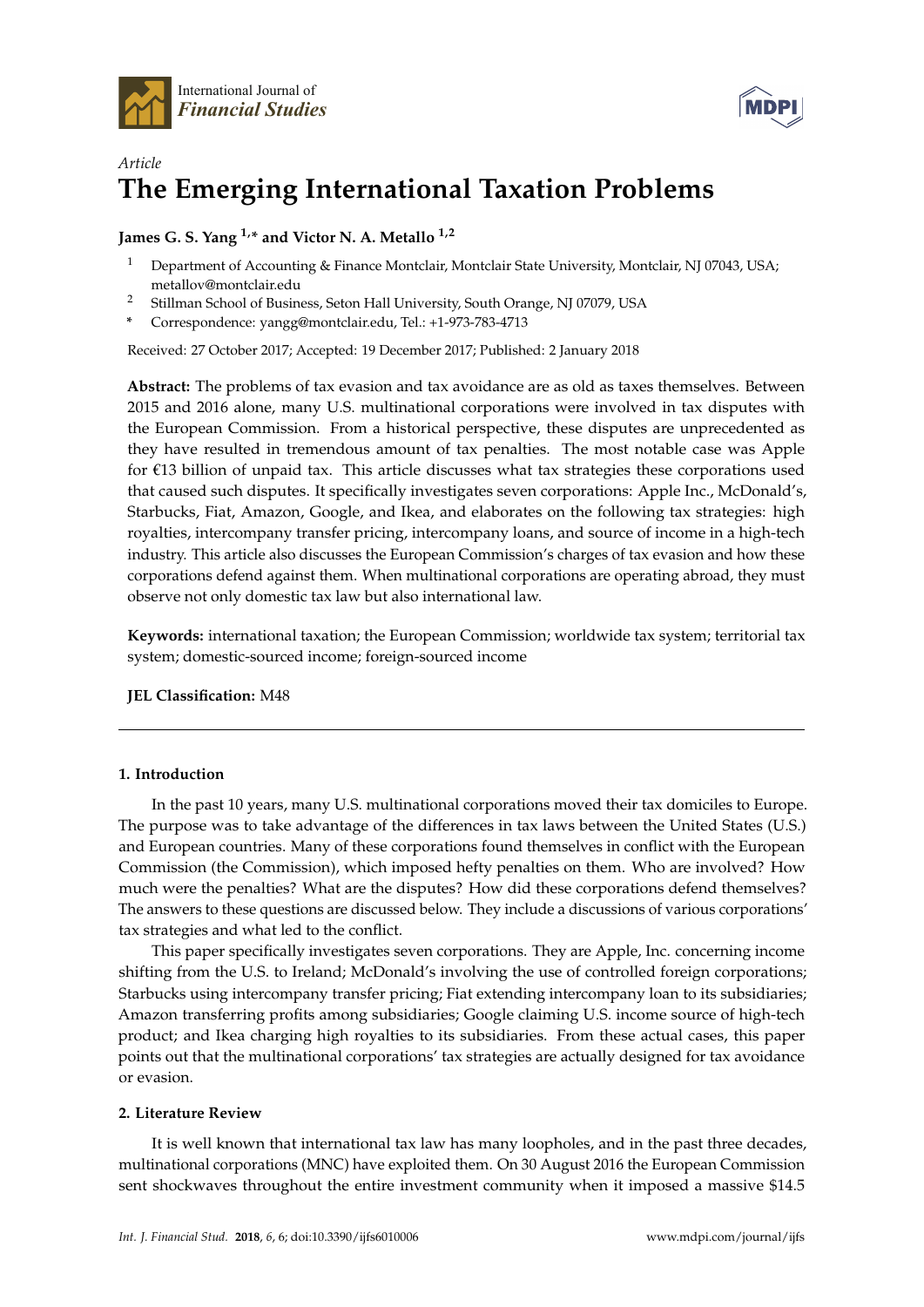billion in penalties on Apple, Inc., USA, for receiving illegal tax subsidies from the Irish government. Further, on 24 December 2016, the Organization of Economic and Cooperation Development (OECD) announced a universal agreement to address these issues. The tax loophole misuses have become too serious to neglect anymore. This section reviews some of the literature to see what has been done and what lies ahead.

[Morgan](#page-10-0) [\(2016\)](#page-10-0) investigated the root of international taxation problems, arguing profits ought to be reported as to the place where they are created. Presently, MNCs derive profits from many places around the world, which can confuse the origin of their profits. The current law cannot keep pace with the current business environment, as it leads to abuses. Morgan states, " . . . The underlying issues are rooted in the capacity of a multinational corporation to construct organizational circuits that shift where sales, revenue and profit are reported. The capacity in turn becomes a focus because of the way MNC are treated as a series of separate entities, subject to the arm's length principle . . . ." This means contemporary international tax problems arise from the obsolescence of current law. Thus, reform is required.

[Arel-Bundock](#page-10-1) [\(2017\)](#page-10-1) indicated international tax treaties among countries give rise to treaty shopping. This is where the problem of tax loopholes begins. Arel-Bundock claims, "The international tax system is a complex regime composed of thousands of bilateral tax treaties. These agreements coordinate policies between countries to avoid double taxation and encourage international investment . . . ." This implies that multilateral tax treaties cause double taxation. In order to alleviate the ill-effect, the solution is more treaties. As a result, it provides the MNC with an opportunity for treaty shopping.

[Olbert and Spengel](#page-10-2) [\(2017\)](#page-10-2) demonstrated that current international law has been out of touch with what is done in practice and in fact is not up to speed with advances in technology. They state, "The phenomenon of digitalization is considered the most important development of the economy since the industrial revolution and one of the major drivers of growth and innovation. At the same time, the digital economy is associated with major challenges for the international tax system. Traditional tax laws are governing new ways of conducting business, but current international tax law and its underlying principles may not have kept pace with changes in global business practices." As a result, international tax law as it stands is inadequate and does not address current business practices, which tends toward abuse.

Transfer pricing is probably the most serious problem in international taxation. [Riley](#page-10-3) [\(2014\)](#page-10-3) pointed out that:

It is a general maxim that taxpayers want to minimize their tax liability to the greatest extent possible. However, taxpayers who overzealously pursue this aim risk crossing the line separating permissible tax avoidance from impermissible tax evasion. In the realm of international business tax law, nowhere is this issue more pressing than in the arena of transfer pricing, in cases where the taxpayer is a multi-national enterprise (MNE) comprised of corporate entities located in several tax jurisdictions worldwide . . . .

This means that the multinational enterprises increasingly abuse 'transfer pricing' between the parent company and its controlled foreign corporation as a vehicle to shift its profit from a lower-tax country to a higher one. The only purpose is to minimize its overall tax liability.

There are many more examples like the above, however, these three articles all uniformly and unequivocally point to where the international tax dilemma lies. Current businesses are globalized. Modern business operations are digitized, and the stakeholders of a MNC are expanded. As a consequence, the old system can no longer adapt to the future. This inevitably creates inconsistencies and contradictions, leading to MNCs' exploitation of loopholes. Governments, therefore, need to take action to update the current system.

The next section investigates what the tax loopholes are and how MNC manipulate their tax strategies to circumvent the law. There is further analysis surrounding governmental solutions to prevent abuses.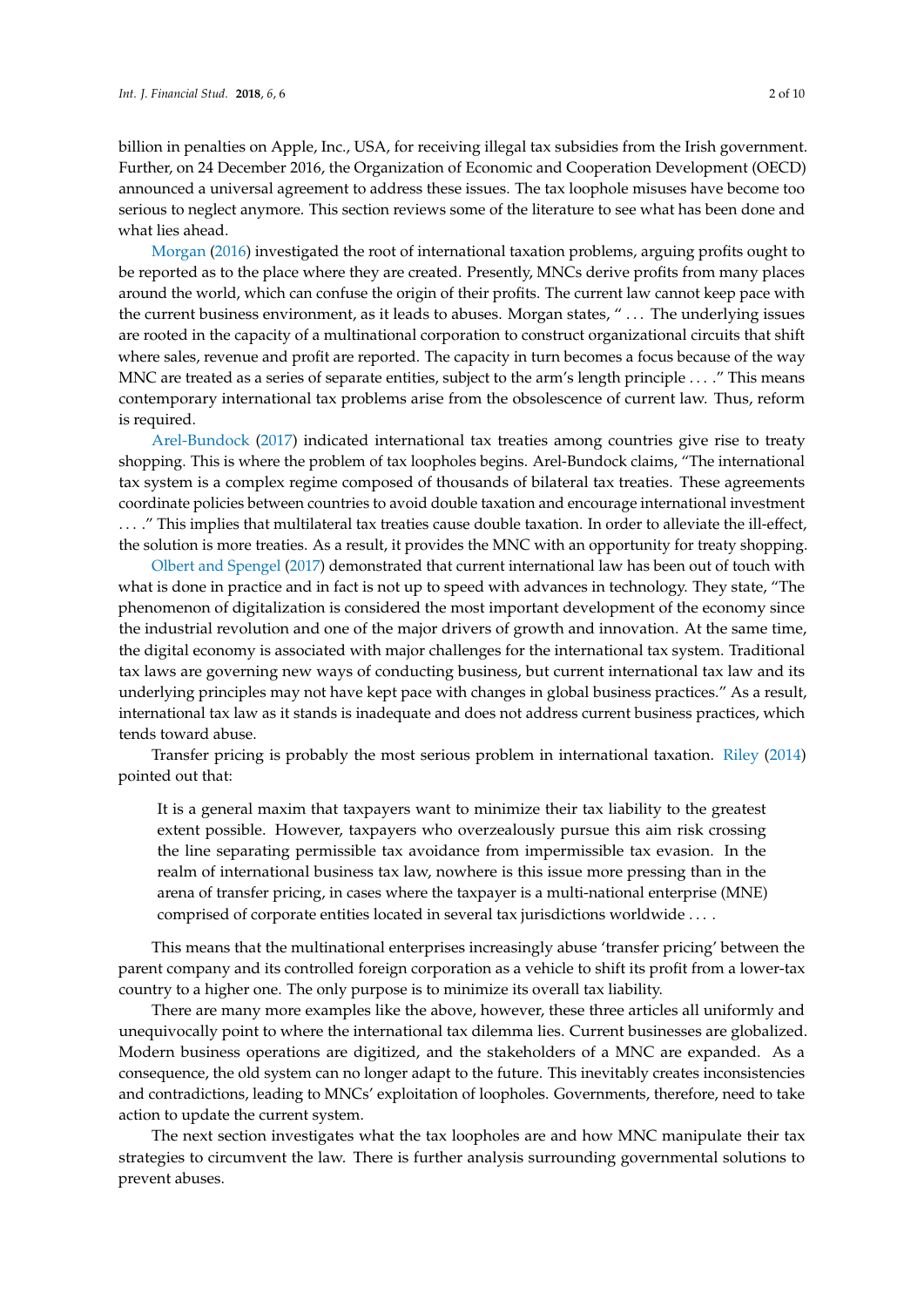#### **3. U.S. Corporations vs. the European Commission**

In the past few years, the European Commission ordered nine multinational corporations to repay a heavy amount of back taxes to many European governments for receiving illegal tax subsidies. These corporations are as follows: Apple,  $\epsilon$ 13 billion to Ireland in 2016 [\(The European Commission](#page-10-4) [2016\)](#page-10-4); McDonald's, €1 billion to Luxembourg in 2015; Amazon, €400 million to Luxembourg in 2016; Starbucks, €30 million to Netherlands in 2015; Google, £130 million to the UK in 2016; Gap, £130 million to the UK in 2016; Microsoft, €497 million to various European governments in 2004; Ikea, €1 billion to Netherlands in 2015; and Fiat, €30 million to Luxembourg in 2015.

The penalties are extremely heavy and the range of corporations' businesses is expansive. Industries include, but are not limited to, technology, online sellers, fast-food chains, retailers, and auto makers. This indicates that tax disputes must be quite serious. In fact, the most tumultuous disputes are with Apple and Google, because both belong to a new frontier of industrial development—computer technology. A new principle of taxation perhaps may need to be created to deal with this phenomenon.

The disputes between these multinational corporations and the Commission concern many aspects, such as the question concerning the source of income, royalties, transfer pricing, and intercompany loans. They are the vehicles employed by these corporations to carry out their tax-planning strategies. In the next section, the details are analyzed.

#### **4. Apple**

Apple, Inc. (Cupertino, CA, USA) expanded operations to Ireland in 1980. In the infancy of this expansion, Apple established a subsidiary of Apple Operations International (AOI) in Ireland, which in turn owned four subsidiaries: Apple Sales International (ASI) in Ireland, Apple Operations Europe, Apple Singapore, and Apple Asia. ASI operates eight retail chain stores in Belgium, France, Germany, Italy, Netherlands, Spain, Switzerland, and UK. ASI outsourced the production of iPhone to China and distributed the product to all its subsidiaries for sales.

#### *4.1. Apple as A Foreign Corporation in Ireland*

Apple relocated its computer business to Ireland for the purpose of taking advantage of the lower tax rate: the U.S. tax rate is 35%, while its Irish counterpart is as low as 12.5%.

Apple negotiated with the Irish government that AOI be treated as a "foreign corporation", under which its foreign source income is tax-free in Ireland. Because Apple expanded into Ireland, all foreign income is non-taxable in Ireland. In other words, AOI's income earned from sales in the U.S. and the rest of Europe is tax-free in Ireland. The tax savings can be very substantial applying this rule along with the lower tax rate.

In order to avail itself of this tax advantage, in 1991, Apple convinced the Irish government that its income is a foreign source income because Apple is managed and controlled by its headquarters in the U.S. The Irish government agreed, despite the loss in revenue, because it desired to attract Apple's investment capital. This tax incentive was desirable as a benefit to Ireland, but eventually the decision would lead to litigation.

#### *4.2. Apple's U.S.-Sourced Income*

The other side of the issue concerns that if Apple's income in Ireland is considered foreign income, what are the consequences of the U.S. tax? If income is earned in the U.S., then it is subject to U.S. tax.

Apple argued that the iPhone and its other computer products were exclusively invented and developed in the U.S. The income from sales is based in the U.S., and as such, it should be treated as a U.S.-sourced income subject to U.S. tax. To reiterate, the U.S. tax rate for corporate income is as high as 35%, whereas, in Ireland it is 12.5% [\(Pomerleau](#page-10-5) [2014\)](#page-10-5). However, Apple does not pay income tax in the U.S. anyway.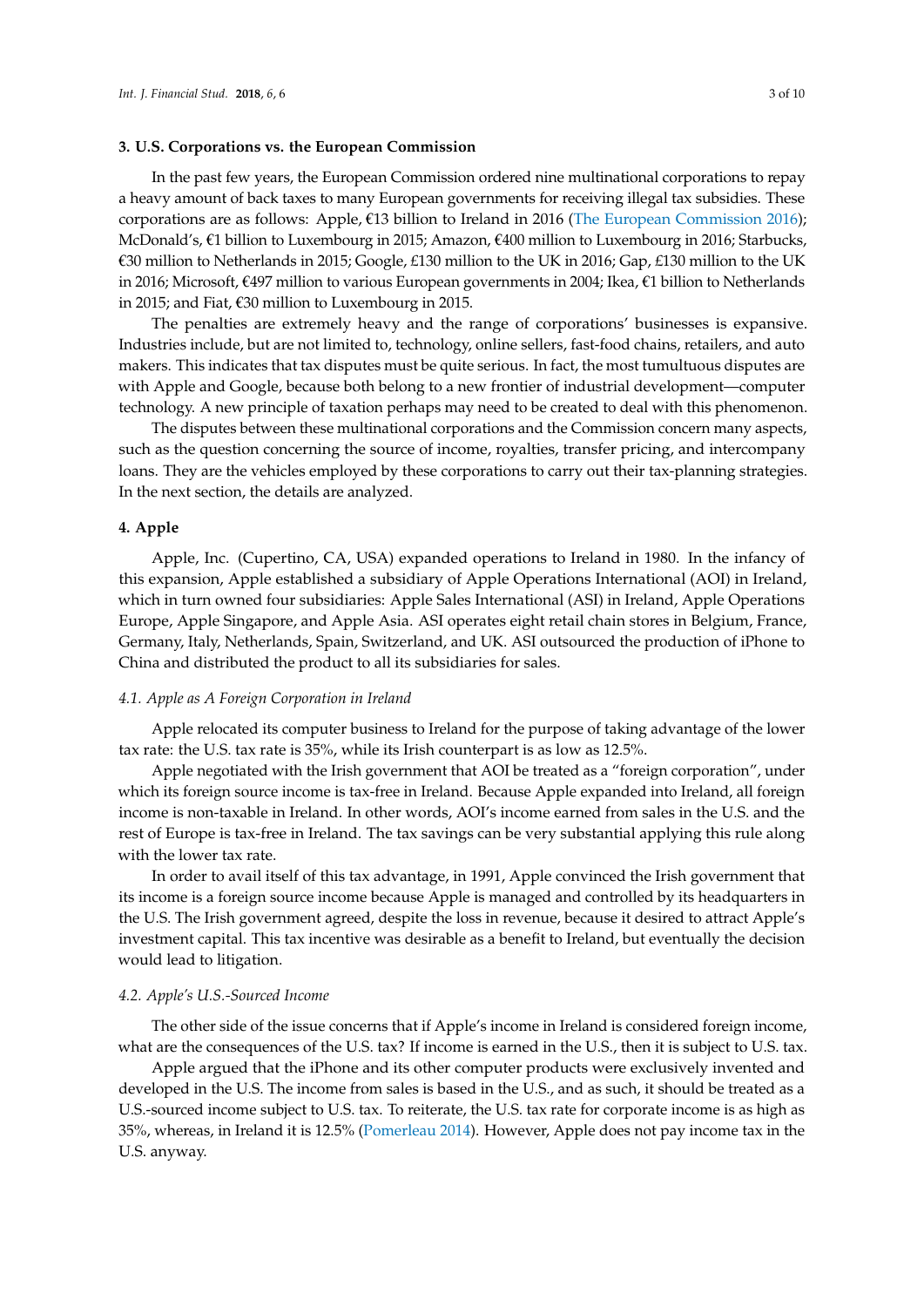When a transaction involves two different countries, the source of the income will determine which country has jurisdiction.

For example, General Motors (GM) sells a car to a customer in Ireland. The Irish government can impose a tax on the sale because the source of the sale is an Irish customer. However, Apple argues its sales of iPhones to customers in Ireland are not taxable by the Irish government, because the iPhone was invented in the U.S. and most of the profit is tied to the technology, which continues to be developed in the U.S. Hence, according to Apple, the sale is U.S.-sourced income.

## *4.3. Apple's Allocation of Profits Among Subsidiaries in Europe*

In the beginning, when Apple negotiated with the Irish government for non-taxable status for AOI, it intended all profits allocated to AOI would be tax-free. ASI operates eight retail chain stores in various European countries plus other subsidiaries in Singapore and Asia. All of their transactions were structured in such a way that ASI is the only seller of Apple products. All profits belong to ASI in Ireland and not in other countries. ASI then allocated the greater portion of its profits to AOI. As a benefit, AOI paid no tax and ASI paid only a meager amount of tax to the Irish government.

This strategy eventually reduced Apple's effective tax rate in Ireland from the regular rate of 12.5% to as low as 1% in 2003, to 0.05% in 2011, and to 0.005% in 2014. In 2011 alone, ASI earned  $\epsilon$ 16 billion in profits but paid only €10 million in tax. In 2007, the Irish government agreed to this profit allocation scheme though it was cancelled in 2015.

#### *4.4. Apple's U.S. Tax Liability*

Apple contends that its profits in Ireland must be treated as U.S. sourced income, and therefore, not taxable in Ireland. At the same time, Apple argues it does not owe the U.S. government any tax even though it claims sales are U.S. sourced. It can do this because there is a loophole in U.S. tax law. When a U.S. multinational corporation earns profits from a foreign country, only the cash dividends received is subject to taxation in the U.S. [\(IRC §871](#page-10-6) [\(b\)](#page-10-6)). If no cash dividends are received, then no tax payment is due. Apple in Ireland never paid any dividends to Apple headquarters in the U.S., therefore, it claims it does not have to pay U.S. taxes.

The general rule is tax must be paid either in a company's own home country or in the host country. Yet, under the above scenario, Apple pays no tax to either the Irish government or the U.S. government. This dilemma reveals the contradiction in the international taxation system and the territorial income tax system in Ireland and how Apple takes full advantage of it.

#### *4.5. The Commission's Charges*

The Irish government granted AOI status as a foreign corporation. In fact, AOI is duly registered in Ireland as an Irish corporation. The reason to do this is to treat Apple's income in Ireland as foreign-sourced income. Thus, Apple's income in Ireland is tax-free. If fact, Apple's income in Ireland is deemed earned in Ireland. This, however, violates a fundamental principle of international taxation law where tax is normally paid in a country where the product is sold.

Even though Apple's tax status in Ireland is that of a foreign corporation, Apple also treated the income in Ireland as U.S.-sourced income. Tax is due in the U.S. only for the cash dividends received, but AOI never paid out any cash dividends. The purpose is to avoid taxation in the U.S. As a result, Apple did not pay any tax to any country, and therefore, this tax accounting is arguably unjustified.

Apple's profit allocation scheme among European countries seems unfair. All profits go to AOI and none belong to its other subsidiaries. In fact, AOI has no sales or operations, making it an entity on paper that serves as a tax haven. AOI deserves no profits at all. Instead, profits should be attributed to the countries where the Apple products were sold. Apple's profit allocation scheme is inconsistent with the principle of an 'arm's-length transaction', where parties are on equal footing. In addition, its accounting distorts the measurement of performance among all of Apple's subsidiaries.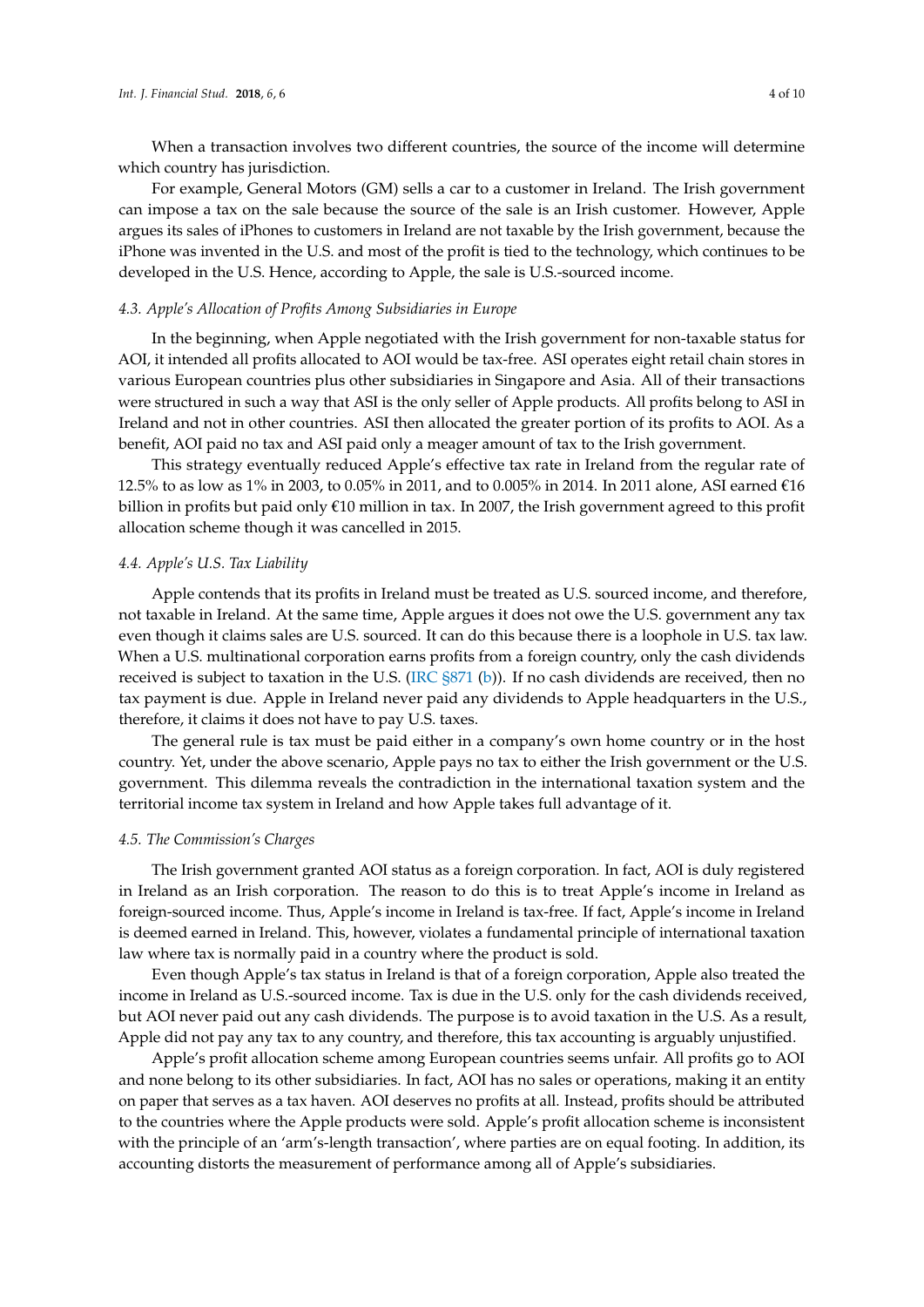It appears the purpose of its strategy is to increase the taxable income for AOI and decrease taxable income for other subsidiaries, but AOI is a tax-free entity. As a result, the effective tax rate is so low that it constitutes illegal tax subsidies from the Irish government to Apple. Other corporations in Ireland cannot get away with this. Further, it jeopardizes competition, which is prohibited by the European Union State Aid rules.

The Commission challenged Apple's actions. As a consequence, on 30 August 2016, the Commission ordered Apple to repay €13 billion in back taxes to the Irish government for the illegal tax subsidies received in the past 10 years [\(The European Commission](#page-10-4) [2016\)](#page-10-4).

#### *4.6. Apple's Defense*

With respect to the charge of illegal tax subsidies, Apple argued it entered into agreements with the Irish government in 1991 and 2007. Both sides agreed to the tax status of AOI and the profit allocation scheme. At that time, the Irish government desperately needed investment capital from Apple for its developing economy. There is nothing wrong with a government providing tax incentives to a foreign corporation. Incentives are also available to other corporations as well. Apple was in a position to take advantage of this opportunity, and it is absolutely legal. Apple paid all taxes under the Irish law. Apple did not violate any Irish law. Therefore, Apple rejected the charge of receiving illegal tax subsidies.

In reference to the claim that Irish income is U.S.-sourced income, Apple alluded, in the old days, income was earned in the place where the product was sold. Presently, in the new high-tech environment, income is earned in the place where the technology is invented, not where the product is sold. High-technology requires a tremendous amount of capital and efforts to develop it. Sales activity accounts for only a meager part of the profits earned. As a result, Apple contends, since the iPhone was invented in the U.S. and not in Ireland, attributing iPhone profits to the U.S. territory is justified [\(Cook](#page-10-7) [2016\)](#page-10-7). Therefore, Apple also rejects the charge that this is a violation of basic principles of international taxation.

In terms of the charge with failure to pay taxes in the U.S., Apple contended that AOI was granted status as a foreign corporation, and thus its foreign source income is tax-free. This is equivalent to the traditional territorial tax system. There is a discrepancy between the worldwide income tax system in the U.S. and the territorial income tax system used in Ireland. The latter permits Apple's income in Ireland not to be taxed. The former permits Apple's income from Ireland not to be taxed until the cash dividends are received. If no cash dividends are ever received from Ireland, then no tax payment is due in the U.S. AOI did not intentionally pay any cash dividends back to the U.S. As a result, Apple never paid tax to the U.S. government. This is a tax loophole between these two systems. Apple took advantage of it, and it is legal. Therefore, Apple further rejected the accusation that it somehow evaded to pay tax in the U.S.

The Commission's order to the Irish government and Apple is akin to it acting like a super government existing above all other governments. Apple signed a contract with the Irish government, but not with the Commission. The penalties imposed applied 10 years retroactively. The imposition of the order can create confusion and uncertainty for all private corporations that operate in Europe. The legal basis of the Commission's action appears to be questionable.

The dispute boils down to one issue. Can the Irish government give tax subsidies to Apple? The granting of tax subsidies was a common practice in many developing countries. A typical example is China in the early 1990s granting tax relief for foreign joint ventures. This is something that is commonplace.

The Commission's ruling has been appealed to the European Court of Justice. It is still pending.

#### **5. McDonald's**

In Luxembourg, McDonald's established McDonald's Holding Company, which in turn set up McDonald's Franchising Company to operate the restaurant chain. McDonald's Franchising operates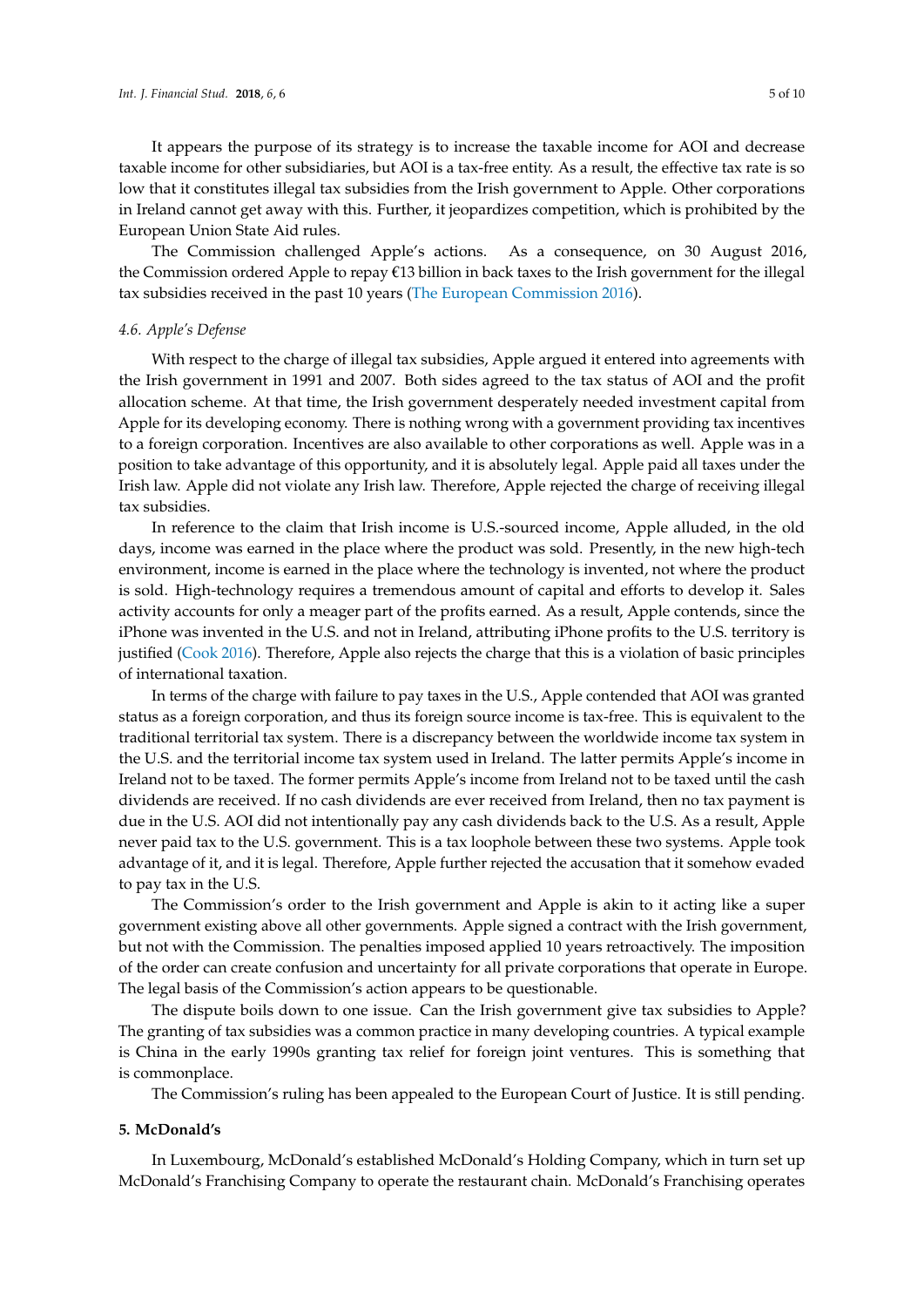numerous restaurants in Europe and Russia. These restaurants are required to pay very high royalties to McDonald's Franchising for using its trade name, products, and services. McDonald's Franchising also established two branches: one in Switzerland and the other in the U.S. The U.S. branch is a subsidiary of McDonald's Franchising.

The Luxembourg government agreed to treat McDonald's Franchising as a foreign corporation; hence, its foreign-sourced income is tax-free in Luxembourg. When McDonald's Franchising receives royalties from all restaurants, the whole amount is paid to the Swiss branch. The Swiss branch then transfers the amount to the U.S. branch.

As a result of these transfers, the entire amount of royalties goes to U.S. branch in the U.S. No profit is left in Europe. The U.S. branch is structured so that it is a subsidiary of McDonald's Franchising. As long as McDonald's Franchising derives at least 25% of its operation from Europe, the U.S. branch's income is not taxable in the U.S. This is because McDonald's Franchising is not a U.S. corporation, according to [IRC §871](#page-10-6) [\(b\)](#page-10-6). In fact, all of McDonald's Franchising's income is derived from Luxembourg. Therefore, the amount of royalties received by the U.S. branch is nontaxable in the U.S. As a result, McDonald's pays no tax at all to any country.

The Commission charged that the royalties paid from all restaurants to McDonald's Franchising are far too high as compared to other comparable restaurant chains. McDonald's is using high royalties as a vehicle to shift income from a high-tax country to a lower one. It is equivalent to illegal tax subsidies being given by the Luxembourg government to McDonald's. The tax dispute is centered on the fair amount of royalties. On 3 December 2015, the Commission ordered McDonald's to repay €1 billion to the Luxembourg government [\(The European Commission](#page-10-8) [2015a\)](#page-10-8). The case now is before the European Court of Justice.

#### **6. Starbucks**

The Starbucks Corporation set up Starbucks Manufacturing Company in Netherlands. It makes and sells roasted coffee beans and related products to Europe, the Middle East, and Africa. Starbucks also created Switzerland Starbucks Trading Company in Switzerland, which purchases coffee beans from other countries and sells the beans to Starbucks Manufacturing at an inflated price. The group further set up Alki Company in the UK specializing in coffee development activities. It charged Starbucks Manufacturing very high royalties.

As a result of the above strategies, the profit of Starbucks Manufacturing in Netherlands is reduced to a very low amount. The purpose is to avoid tax liability in Netherlands. The Commission claimed the price of the green coffee beans purchased from Switzerland Trading is too high priced, as compared to the current market price. It does not represent a fair price in an 'arm's-length transaction'. Starbucks Manufacturing is using 'intercompany transfer pricing' as a tool to shift income from Netherlands to Switzerland. The transfer pricing technique was a traditional technique employed by MNCs to shift income from a high-tax country to lower tax one. The purpose is to reduce the tax liability. The transfer pricing is supposed to represent the incremental value of the merchandise that is transferred. However, it has been highly abused as a tool for income manipulation.

Further, the royalties charged by Alki are also out of proportion as compared to a similar coffee development concern. As a consequence, Starbucks Manufacturing did not pay a fair share of tax to Netherlands government. The under-paid tax is as much as €30 million since 2008. On 21 October 2015, the Commission ordered Starbucks to repay the back tax to Netherlands government. The case is pending before the European Court of Justice.

#### **7. Fiat**

Fiat Corporation set up many branches in Europe to sell its automobiles. In order to finance the branches, it established Fiat Finance and Trade Company in Luxembourg which gives loans to all branches. The interest on the loan is based on the amount of capital base and the interest rate. The interest income received by Fiat Finance and Trade becomes taxable in Luxembourg. However,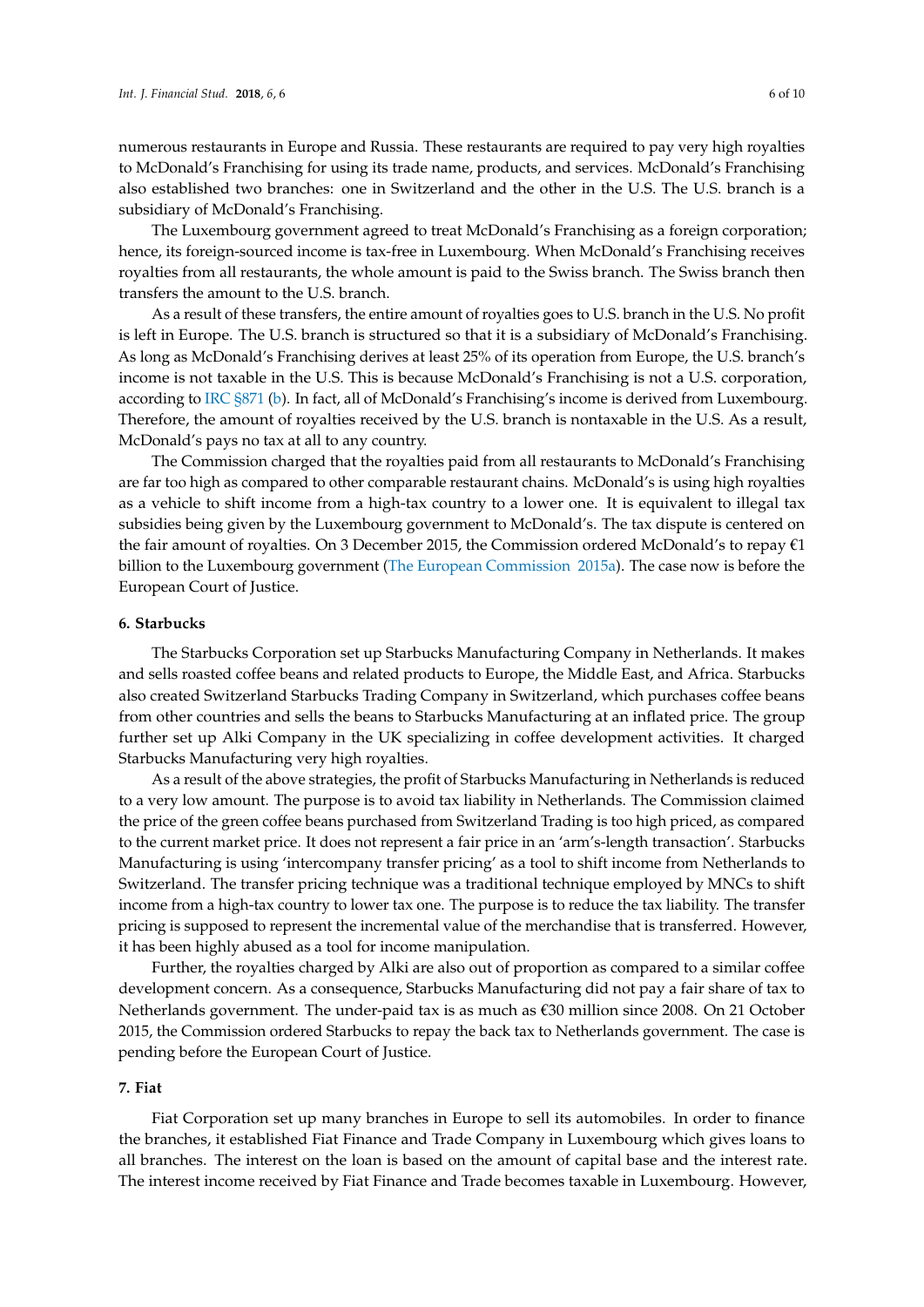the tax rate in Luxembourg is as high as 29.22%. In order to reduce its tax liability, Fiat Finance and Trade intentionally reduced the capital base and interest rate to an unreasonably low level. However, as an incentive, the Luxembourg government agreed to it for the purpose of attracting Fiat's business.

This agreement caught the Commission's attention. It complained that the tax incentive program is not available to other companies in Luxembourg, and thus discriminates against other companies. It creates unfair competition among all companies because it favors Fiat alone. It is illegal under European State Aid rules. Fiat is using intercompany loans to shift income from Luxembourg to other lower-tax countries in Europe. Thus, the tax dispute centers on the question of fairness of the intercompany loan interest.

The amount of under-paid tax amounts to  $\epsilon$ 30 million since 2012 [\(The European Commission](#page-10-9) [2015b\)](#page-10-9). On 21 October 2015, the Commission ordered Fiat to repay such an amount back to the Luxembourg government. The case has been appealed to the European Court of Justice.

#### **8. Amazon**

Today, just about every consumer product can be purchased online via the Internet, ranging from a computer to a shirt. The phenomenon of buying merchandise over the Internet is growing, because it can accommodate a greater variety of choices. Further, the merchandise can be delivered to the buyer from different locations. If the delivery location involves two different countries, there can be different tax rates. Amazon is so large that it can decide where best to deliver the merchandise, and thus take advantage of a lower tax rate.

For example, a customer in the U.S. places an order to buy a shirt on Amazon. Should Amazon deliver this shirt from its branch in the U.S. or the one in Ireland? It should be noted that the income tax is imposed in the country where the merchandise is sold. The tax rate is as high as 35% in the U.S. and as low as 12.5% in Ireland. Obviously, it is more profitable to deliver the shirt from Ireland rather than from the U.S. and Amazon can benefit from this tax loophole.

Amazon based its headquarters for their European operations in Luxembourg. It then negotiated with the Luxembourg government to treat the entity as a foreign corporation. Amazon's income is tax-free in Luxembourg. In turn, it structures all sales in all other European countries as sales from the Amazon headquarters in Luxembourg. As a result, the amount of profits in all European countries are treated as 'Luxembourg-sourced income'. However, Amazon is not required to pay income tax in Luxembourg.

The Commission disagrees with Luxembourg's tax policy in granting a tax-free status to Amazon. It is tantamount to illegal tax subsidies. The unpaid tax is €400 million since 2003 [\(Chee](#page-10-10) [2016\)](#page-10-10). In May 2016, the Commission ordered Amazon to repay it to the Luxembourg government. Amazon appealed to the European Court of Justice. It is still pending.

#### **9. Google**

Today, any merchandise or service can be searched for online. Google offers such a service. It has no stores anywhere in the world; whereas, its website appears everywhere. Almost anyone can go to its website to search for anything, including this article. Since it sells no merchandise, where does Google earn its income? It comes from advertising fees.

Since the advertisers are scattered everywhere around the world, the question becomes where to attribute the source of income. It depends on where the advertiser is located. If the advertiser is located in a foreign country, it is foreign-sourced income and it would be taxed in that country. If the income is U.S.-sourced income, it is taxed in the U.S. For example, an advertiser in the U.K. pays advertising fees to Google. The question then is should the income be taxed in the U.K. or in the U.S.

Google contended that the income from the online searching service is derived from where the search engine technology is invented, not from where service is rendered. Google's searching technology was solely developed in the U.S. Therefore, its searching service income should justifiably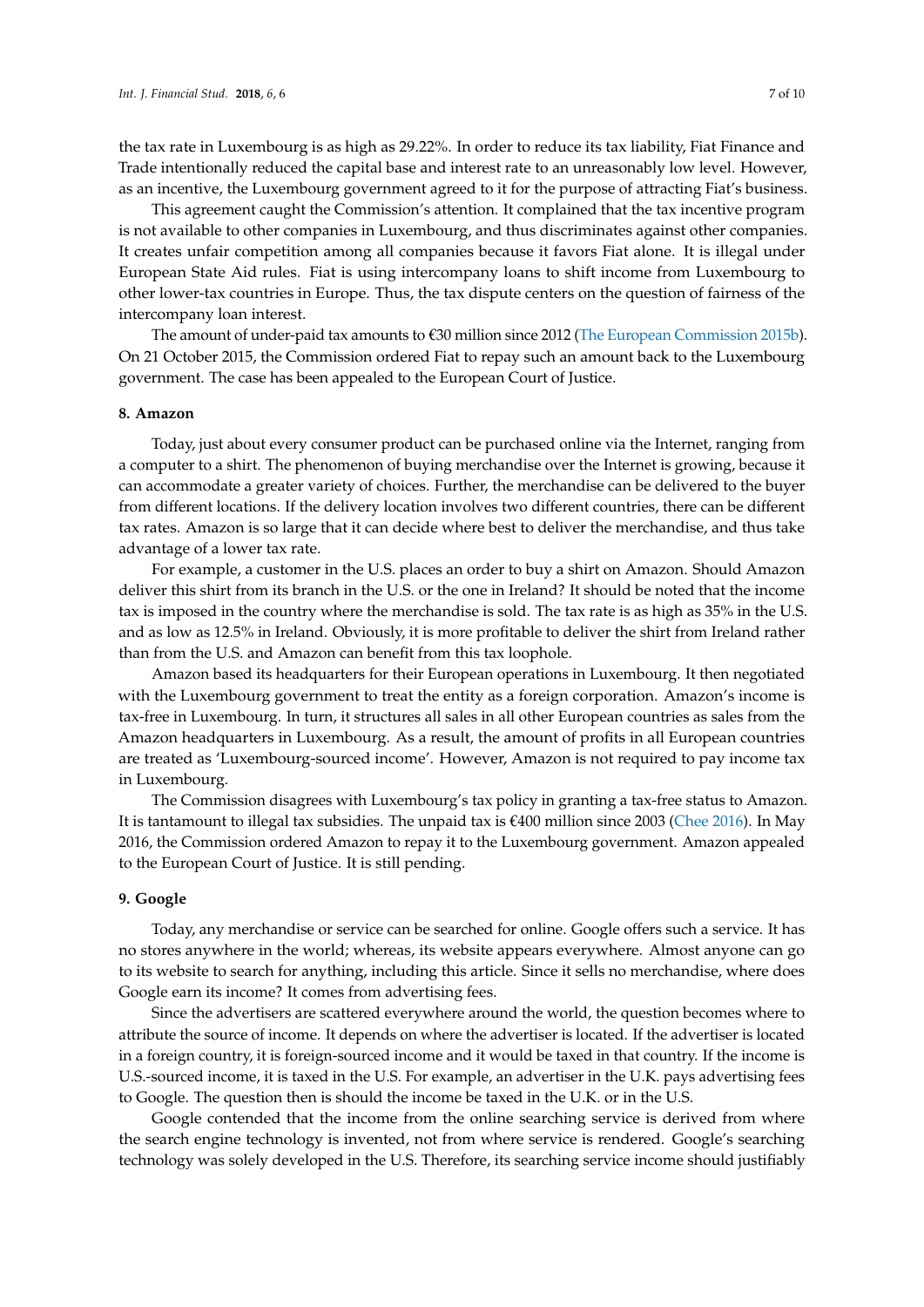be treated as U.S.-sourced income. Using the same logic, Apple's income also should not be taxed in the U.K. but in the U.S.

The Commission rejected Google's argument. In the past, Google always treated the U.K.'s income as a U.S.-sourced income. Hence, no tax was paid to the U.K. government. The unpaid tax amounts to €130 million for the period of 2005–2015 [\(Bowers](#page-10-11) [2016\)](#page-10-11). In January 2016, Google agreed to pay this amount of back tax to the U.K. Again, this tax dispute involves the question as to where the income is sourced, just as in the case of Amazon. This case has been settled.

#### **10. Ikea**

Ikea is a famous furniture manufacturing company with headquarters in Sweden. It has many branches in European countries. With regard to the Netherlands branch, it requested that the Netherlands government treat it as a foreign corporation. As such, income from other countries would be tax-free under the territorial income tax system. Ikea also requires all other branches to pay royalties to Netherlands branch. The royalties are so high that all profits are converged in the Netherlands branch. As a result, it incurs no tax liability anywhere. In substance, Netherlands is considered to be a tax haven.

Ikea then sent funds from Netherlands to another tiny tax haven country, Liechtenstein, which is located between Switzerland and Austria. Liechtenstein imposes no income tax. Again, Ikea ends up with no tax liabilities in any country.

The Commission claimed the royalties are unreasonably high. The Netherlands government's special tax treatment for Ikea is equivalent to illegal tax subsidies. The under-paid tax amounts to  $\epsilon_1$ billion in 2009–2014 [\(Bowers](#page-10-11) [2016\)](#page-10-11). The Commission ordered Ikea to pay it back to the Netherlands government. The case is appealed in the European Court of Justice.

There are many more examples of multinational corporations employing similar strategies, such as Gap and Microsoft, that the Commission has been investigating.

#### **11. High-Tech as Source of Income**

The tax dispute between Apple and the Commission begs the question as to whether a new tax rule should be employed that bases income on whether it is derived from where the product is developed or sold. In the high-tech environment of today, the source of income is determined at the place where its technology is developed and not in the country where the product is sold.

In the early 2000s, Internet commerce began its development stage. The most controversial case during that period involved the so-called "Amazon Tax" [\(The Supreme Court of the State of New York](#page-10-12) [2008\)](#page-10-12). At that time, Amazon was located in Seattle, Washington. It had no branches in New York, but it sold its merchandise to customers in New York. This created an issue for Amazon as to whether it was required to collect sales tax from the buyers in New York. Amazon argued that it has no branch or 'physical presence' in New York, and thus it is not required to do so. The New York State government claimed that the profit is derived from New York, and hence Amazon was required to pay it. The issue then turns on whether 'physical presence' in New York is necessary to collect the tax, or whether the sale in New York creates an 'economic nexus' sufficient to impose the tax.

Perhaps the economic nexus theory of tax jurisdiction should be applied in international tax law. In Apple's case, the Commission contended that the iPhone was sold in Ireland, and therefore, its income should be taxed in Ireland. Apple, however, argued that iPhone profits are earned in California—the place where they were invented—thus, it does not owe any tax to Ireland. If the economic nexus theory were applied, the sale in Ireland would be taxable in the U.S., since the sale of the iPhone created an economic nexus with Apple in the U.S.

#### **12. Emerging Problem in International Taxation**

This paper investigates tax strategies of seven multinational corporations and points out why they have caused so much furor. A multinational corporation invariably derives income not only from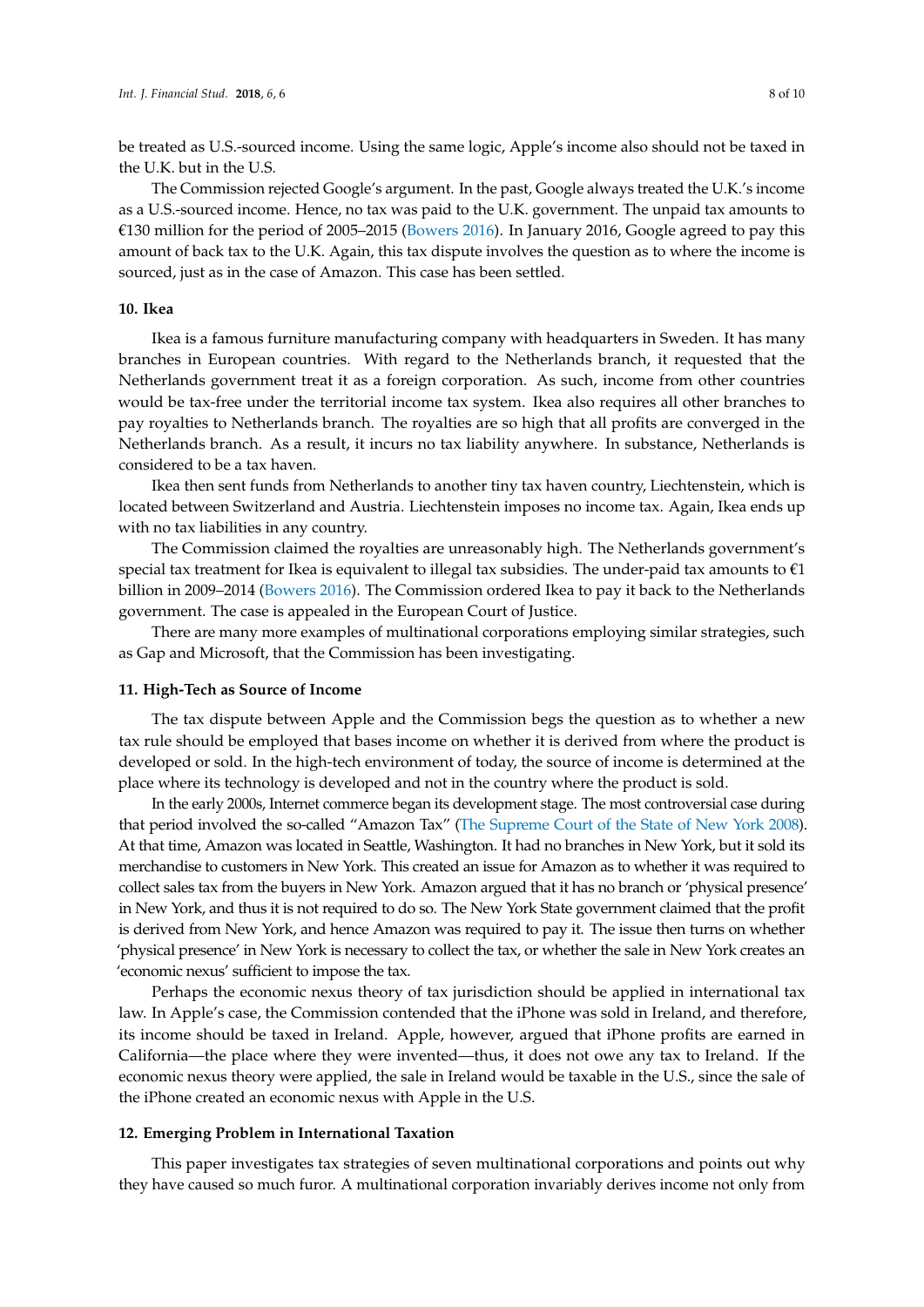domestic sources but also foreign sources. The imposition of two taxing systems, namely the worldwide income tax system and the territorial income tax system, is problematic because a company can always shift income from one country to another so that it will always be considered foreign-sourced income. The income from a host country becomes tax-free in a home country.

For example, Apple can set up a subsidiary corporation in Ireland and then shift its sales revenue from the UK to Ireland. The UK would have no profit and the income in Ireland would be considered tax-free because it is foreign-source income. As a result, Apple paid no tax to either the UK or Ireland. Apple exploited a serious deficiency in the territorial income tax system.

There are many vehicles a multinational corporation can utilize to shift income from one country to the other. The most popular one is charging high royalties—a strategy that companies, such as Amazon, McDonald's, Ikea, and Gap, employ. As discussed above, another popular device is high intercompany transfer pricing used by Starbucks. Fiat uses intercompany loans, and others, such as Google, use the origin of income of high-tech product. The legality of these structures is still not settled, as the Commission continues to challenge them.

In order to attract investment capital, many European governments grant multinational companies special tax status as a foreign corporation. As such, their foreign-sourced income is tax-free. The former may be legal, but the latter appears to be a violation of the international taxation rules.

#### **13. Conclusions**

In the past 10 years, many U.S. multinational corporations relocated their businesses to Europe for the purpose of taking advantage of lower tax as compared to their U.S. counterparts. However, in order to achieve this objective, it requires sophisticated tax strategies. As a result, these companies were involved in tax disputes with the European Commission, resulting in massive tax penalties. This paper discusses their tax strategies and, more importantly, points out their consequences.

This paper specifically investigates seven corporations. Ireland has the lowest tax rate in the world. Apple, Inc. established a subsidiary corporation in Ireland and uses it as a conduit to transfer all profits from European subsidiaries to Ireland. The purpose is to reduce Apple's tax liability.

McDonald's moved to Luxembourg and operates many restaurants in Europe but charges them very high royalties. All profits are now funneled to Luxembourg, but they are tax-free.

Starbucks set up its coffee bean roasting business in Netherlands. Starbucks also operated many restaurants in Europe and charged them an inflated price for roasted coffee beans. As a result, Starbucks, using the transfer pricing technique, shifted all profits to the Netherlands tax free.

Fiat set up a financing and trade company in Luxembourg that in turn extended loans to other branches in Europe, but it intentionally charged very low interest. The purpose was to disburse its profits from Luxembourg to other countries. Fiat, therefore, uses intercompany loans as a device to shift income.

Amazon also established its headquarters in Luxembourg. It then structured all its sales in other European countries as sales from Luxembourg. As a result, the profits are tax-free.

Google sells high-tech services in every country in the world. They claim that its high-tech is invented in the U.S., and hence it is U.S. sourced income which is not taxable in other countries. However, Google never distributed dividends back to the U.S. As a result, Apple's foreign source income is all tax-free.

Ikea established its headquarters in the Netherlands for all its European branches. However, the headquarters charged high royalties against all branches. All profits now go to the Netherlands with no consequence because it is a tax-free entity.

In light of the above, all these MNCs seem to have one strategy in common: they all asked their host countries for the tax status of a foreign corporation by which they then become a tax-free entity.

They employ transfer pricing to shift profit from a high-tax country to a low-tax country, with the purpose to minimize their tax liability.